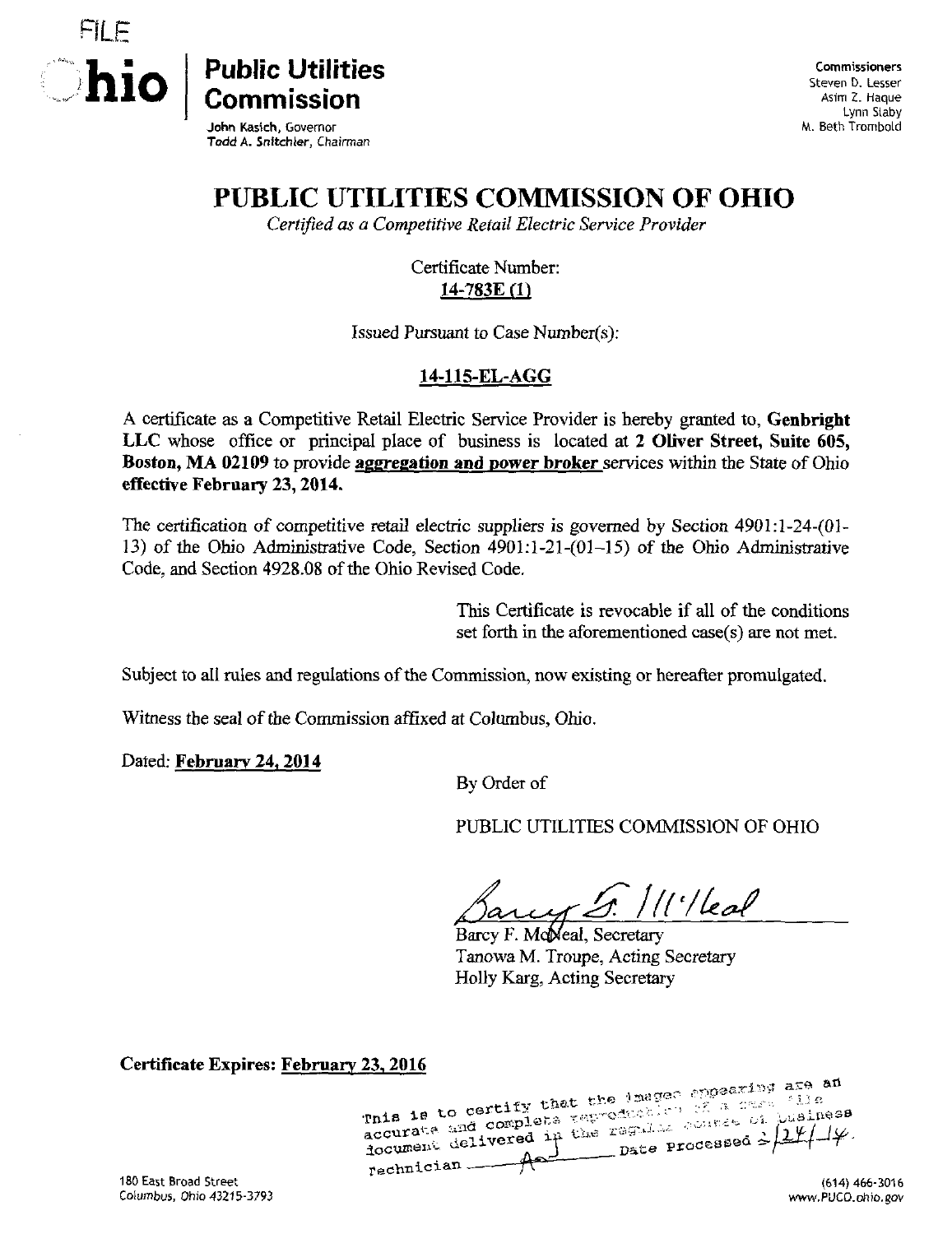## CRES AUTOMATIC CASE ACTION FORM

|  |  | Case No. 14-0115-EL-AGG |
|--|--|-------------------------|
|--|--|-------------------------|

Date Sent: February 24, 2014

Effective Date of Certificate: February 23, 2014

Certificate Expires: February 23, 2016

Company Name and Company Name d/b/a: Genbright LLC

 $\Box$  Renewal

## Action Needed:

| ⊠ | Issue Certificate Number to: Genbright LLC at (address): 2 Oliver Street,<br>Suite 605, Boston, MA 02109                                                            |  |  |  |
|---|---------------------------------------------------------------------------------------------------------------------------------------------------------------------|--|--|--|
| ⊠ | Certified To Provide the Following Services:<br><b>Retail Generation</b><br>Aggregation<br><b>Power Marketer</b><br><b>Power Broker</b><br>Governmental Aggregation |  |  |  |
|   | Renew Certificate No.<br>to                                                                                                                                         |  |  |  |
|   | Revise Certificate No.<br>to (check all applicable).                                                                                                                |  |  |  |
|   | Reflect name change from<br>ΙI<br>to                                                                                                                                |  |  |  |
|   | Reflect address change from<br>$\Box$<br>to                                                                                                                         |  |  |  |
|   | Add new service offering to certificate:                                                                                                                            |  |  |  |
|   | <b>Retail Generation</b><br>Aggregation<br><b>Power Marketer</b><br>Power Broker<br>Governmental Aggregation                                                        |  |  |  |
|   | П<br><b>Correct Administrative Error</b>                                                                                                                            |  |  |  |
|   | Reflect Change of Ownership to:<br>$\blacksquare$                                                                                                                   |  |  |  |
|   | Cancel Certificate No.                                                                                                                                              |  |  |  |
|   | Protect Un-redacted copies until                                                                                                                                    |  |  |  |
|   | Close Case File, Case Withdrawn at Applicant's Request                                                                                                              |  |  |  |
|   | <b>Close Case File</b>                                                                                                                                              |  |  |  |